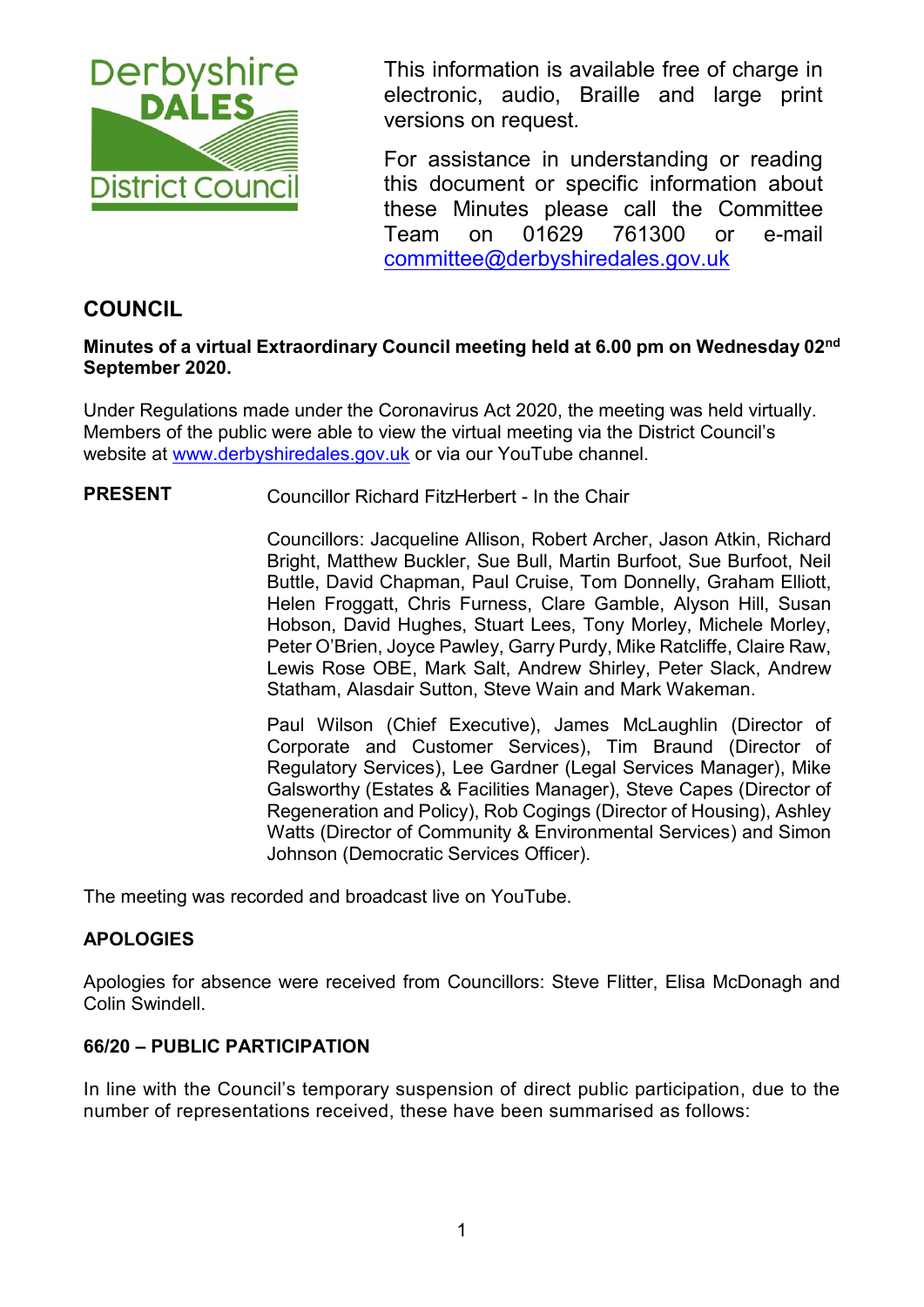# **Watery Lane, Clifton**

A total of 360 communications relating to this site were received prior to the deadline, with an additional 12 being received too late for consideration.

Points raised consistently by the correspondents included:

- The cost of the lease being above market value and including provision for cancellation at relatively short notice. There were many objections to the overall cost, estimated at £1m for rent alone over the term of the lease, to local taxpayers and also on the basis that other potential sites were already in public ownership
- Access and egress difficulties and the potential for accidents on a narrow lane regularly used by heavy vehicles and also as a cut through between A515 and A52. The lack of a pavement and street lighting on Watery Lane were cited as reasons for the unsuitability of this site. Concerns about parking and personal safety were also expressed by nearby residents for whom this was the only access to their property
- The site is outside the settlement framework and not mentioned in the Local Plan.
- Watery Lane is subiect to frequent flooding and this had been a factor in the refusal of previous planning applications for housing on the site
- Another factor in those refusals was the contamination of the site. There would be a cost related to the remediation of this and the possibility that, if not satisfactorily completed it could be a health hazard to those resident there. Noise from the adjacent breakers yard was also mentioned as a potential problem for occupants of the site. Several objectors also mentioned the presence of Japanese Knotweed on the site.
- Lack of local amenities Clifton does not have shops, medical facilities or a police presence. Residents of the site would need to travel at least a mile to use the facilities that are available, such as the school. Sewage, power and water services would need to be provided, again at a cost to the taxpayer.
- There was criticism of the accuracy and impartiality of the report:
	- o There is more than one property nearby
	- o Does not specify number of users of the site
	- o Reasons given for the unsuitability of other sites also apply here but are not cited in the report
	- o Undue weight given to the preferences of the traveller family
	- o Lack of costing information, beyond the cost of the lease, in relation to relative construction costs for this and other proposed sites
- Some objectors believed that the proposal contravened government guidance for the selection of appropriate sites in several ways
- Lack of consultation and a perception that this report was being pushed through under cover of the reduced public participation arrangements instigated by the Council during the Covid-19 pandemic.
- Number of proposed pitches and potential to accommodate up to 40 people is disproportionate to the size of the village
- Concerns regarding crime and increased anxiety, particularly for elderly residents, based on experience of illegal pitches used by the family in the area.
- Proposed site is adjacent to the Clifton Goal for Royal Shrovetide and there were fears that this historic site would be damaged.
- Some correspondents were concerned about the impact of the development on local house prices and the saleability of properties in the area.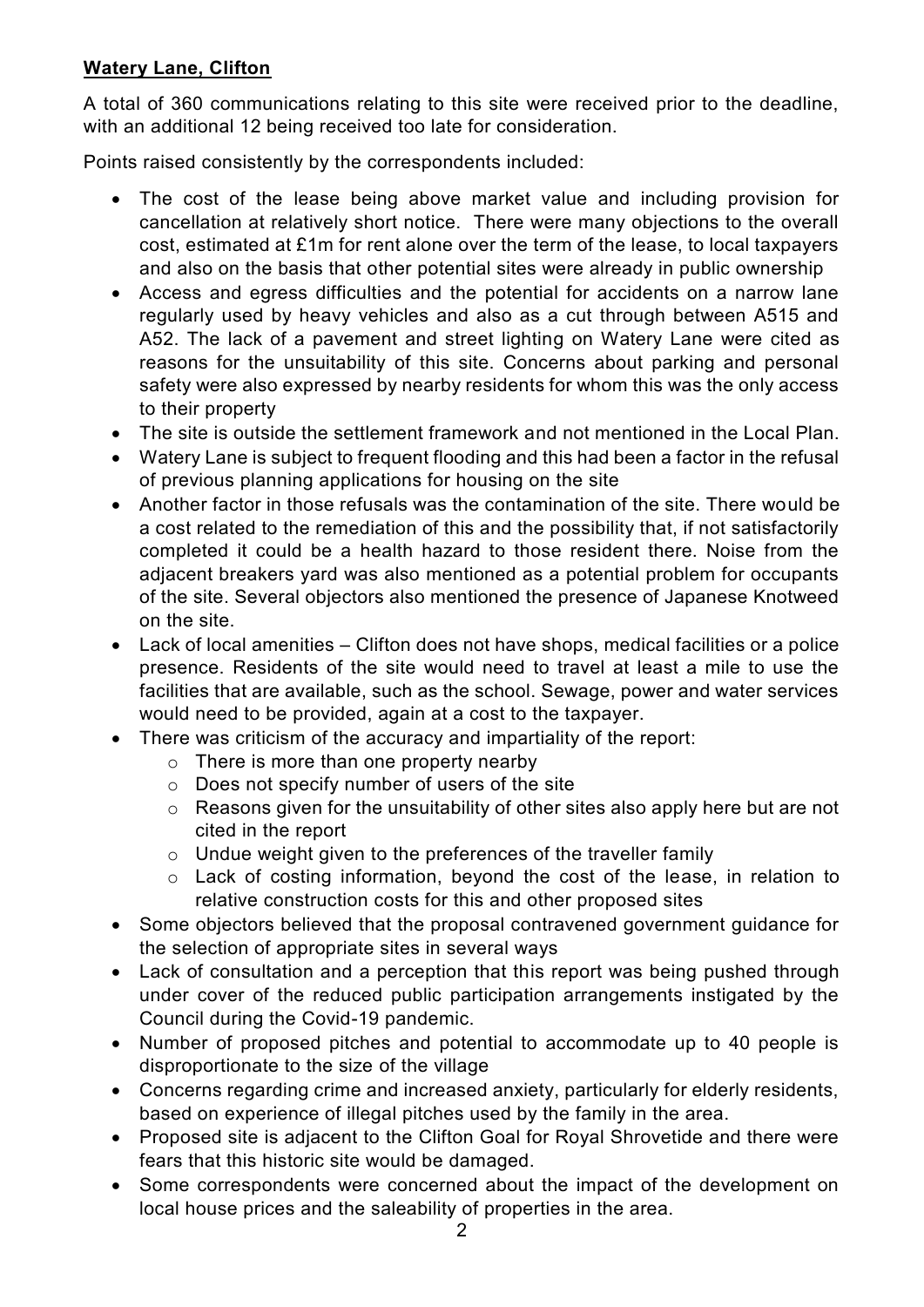- This use of the site would remove one of the few potential employment sites available in Clifton
- The impact on wildlife was mentioned in relation to badgers, bats, foxes and rabbits
- Concerns for the safety of children on the site given the narrow road and lack of footway if they were to attend the village school.
- Local MP has publicly stated that she does not support the site.
- Site is only 200m from Derbyshire Dales border a central site would be more practical
- Supported as a permanent site by Derbyshire Gypsy Liaison that supports whole heartedly the land identified at Clifton and comments,

"Although this may seem an expensive option, in actual fact it is not, as the other sites may have great difficulty getting services on at a reasonable cost.

We should be putting social need high on the agenda and also best value for money. Access to support in Ashbourne and other family members, living not far from Ashbourne therefore make the Clifton site ideal.

Regarding best value for money, DGLG think it is a mistake to make a temporary site at considerable cost, we should be looking now at the long term decision and make it. It has been 12 years since we identified this family with high needs.

Health and social care needs are pressing, ideally this family should be on a site for winter and have access to facilities."

## **Matlock Bath – Artists Corner**

A total of 8 communications relating to this site were received prior to the deadline

Points raised included:

- Pleased with removal from Temple car park but not happy with alternative nearby
- Long history of problems with illegal traveller sites in the village. Has an adverse effect on local businesses and, consequently, on the District Council's car park revenue.
- Parish Council concerned for residents who pay for parking spaces at Artist's Corner
- There is a need public consultation
- Proposed site it not big enough and has potential for fly tipping as open to river
- Artists Corner is Busy with tourists this will affect local businesses in Matlock and Matlock bath
- Suggestion that site be at end of station car park or top tier of temple walk
- Previous experience of barking dogs and generators used by travellers. Will add to mess left by tourists.
- Loss of parking space which is at a premium locally
- Littering and contamination of site
- Facilities being provided free of charge

# **Land at Knabhall Lane, Tansley**

A total of 77 communications relating to this site were received prior to the deadline, with an additional 3 being received too late for consideration

The points raised included: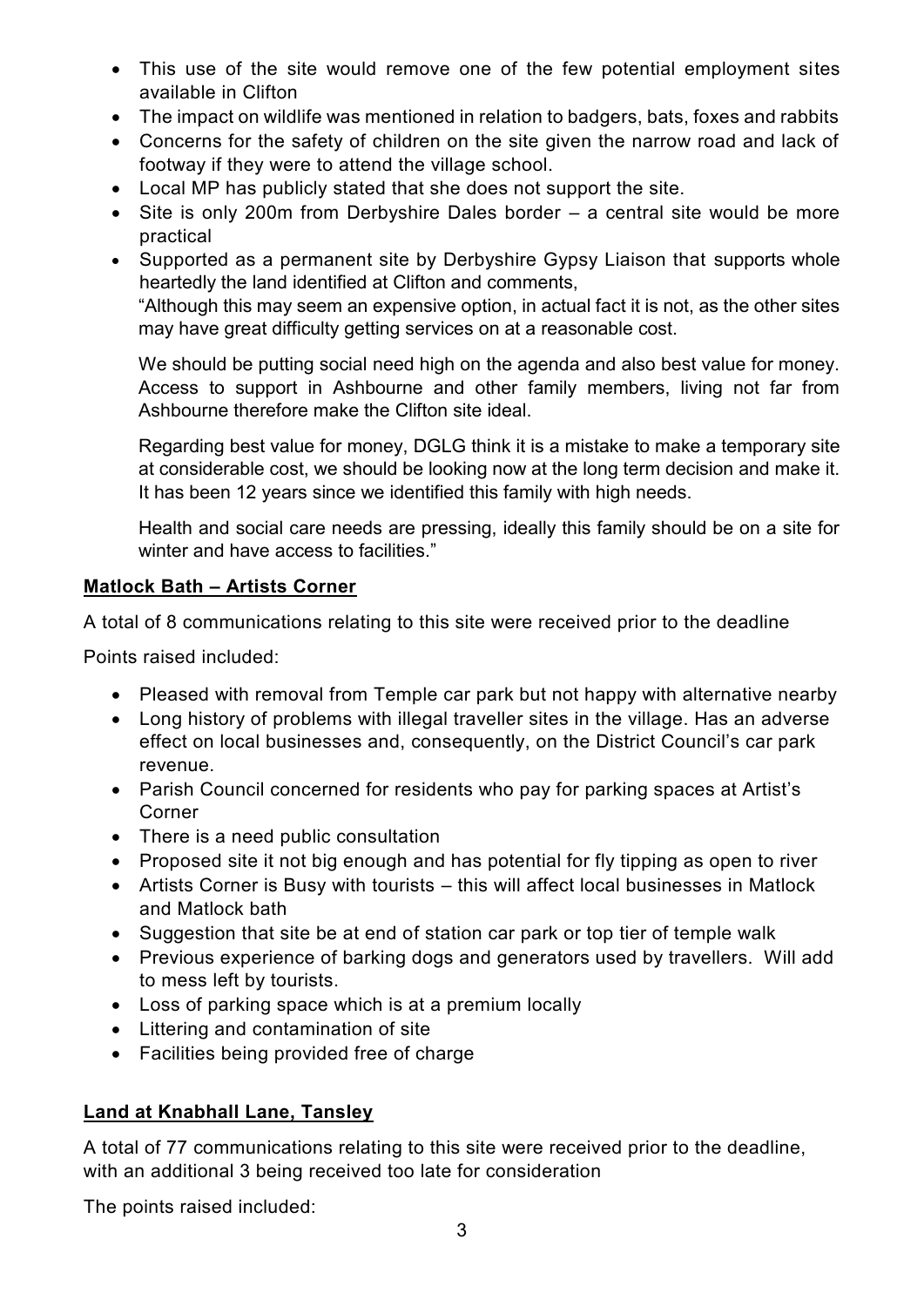- Site is on a narrow lane in a very rural location. Increased usage by large vehicles would lead to deterioration of the verges and possibly the need to completely reinstate the road. Access would be particularly difficult in winter when this route is regularly affected by snow and ice. The entrance to the site is concealed and there is no street lighting.
- There are currently no amenities on the site and the cost of providing these was not included in the report
- Local amenities are limited, with no food shops in Tansley. A round trip of approximately 8 miles from the site would be necessary to buy bread.
- The ownership of the land is not clear and the Parish would like to have ownership of it, by way of a Community Asset Transfer, for use as allotments.
- A planning application nearby was refused because of its "unsustainable rural location.
- The site would have an impact on the caravan site business, opposite and other near neighbours expressed concern regarding the security of their animals and the potential for the residents to spread onto neighbouring land
- The lane is popular with jogger and walkers
- Badgers have recently returned to the site, having been absent for 10 years.
- Some objectors queried how this site had been identified when there had been no previous mention of it and no public consultation.
- It was noted that the traveller family had indicated that they did not wish to go to Tansley and the report also contained a number of negatives in relation to the site. The main positive appeared to the lack of local opposition in comparison with Watery Lane at Clifton.
- It was suggested that political considerations may come into play as Tansley is represented by a minority group.

# **67/20 – INTERESTS**

Councillor Andrew Statham declared a pecuniary interest in Agenda Item 4 – Gypsies and Travellers and declared he would not participate further and left the meeting.

## **68/20 – GYPSIES AND TRAVELLERS**

The Council considered an update in respect of a Gypsy and Traveller family who have presented themselves as homeless and the work that had been undertaken to identify potentially suitable permanent sites, in accordance with the Council's duties and responsibilities to Gypsies and Travellers under the Homelessness Reduction Act 2017.

The Council also considered which, if any of the sites listed in the report, should be taken forward for development as a permanent site and which, if any, as a temporary site whilst a permanent site was progressed. Approval was sought, subject to a permanent and/or temporary site being identified, for authority to be delegated to the Director of Housing to prepare and submit applications for planning permission in respect of a permanent site and/or a temporary site. An updating report, outlining the financial implications of the proposal, would be presented to Council following any application for planning permission**.**

On 29th September 2016, Council formally accepted its duties and responsibilities towards Gypsies and Travellers under housing and planning legislation and endorsed the principle of development of Land at Watery lane, Ashbourne as a permanent Gypsy and Traveller site.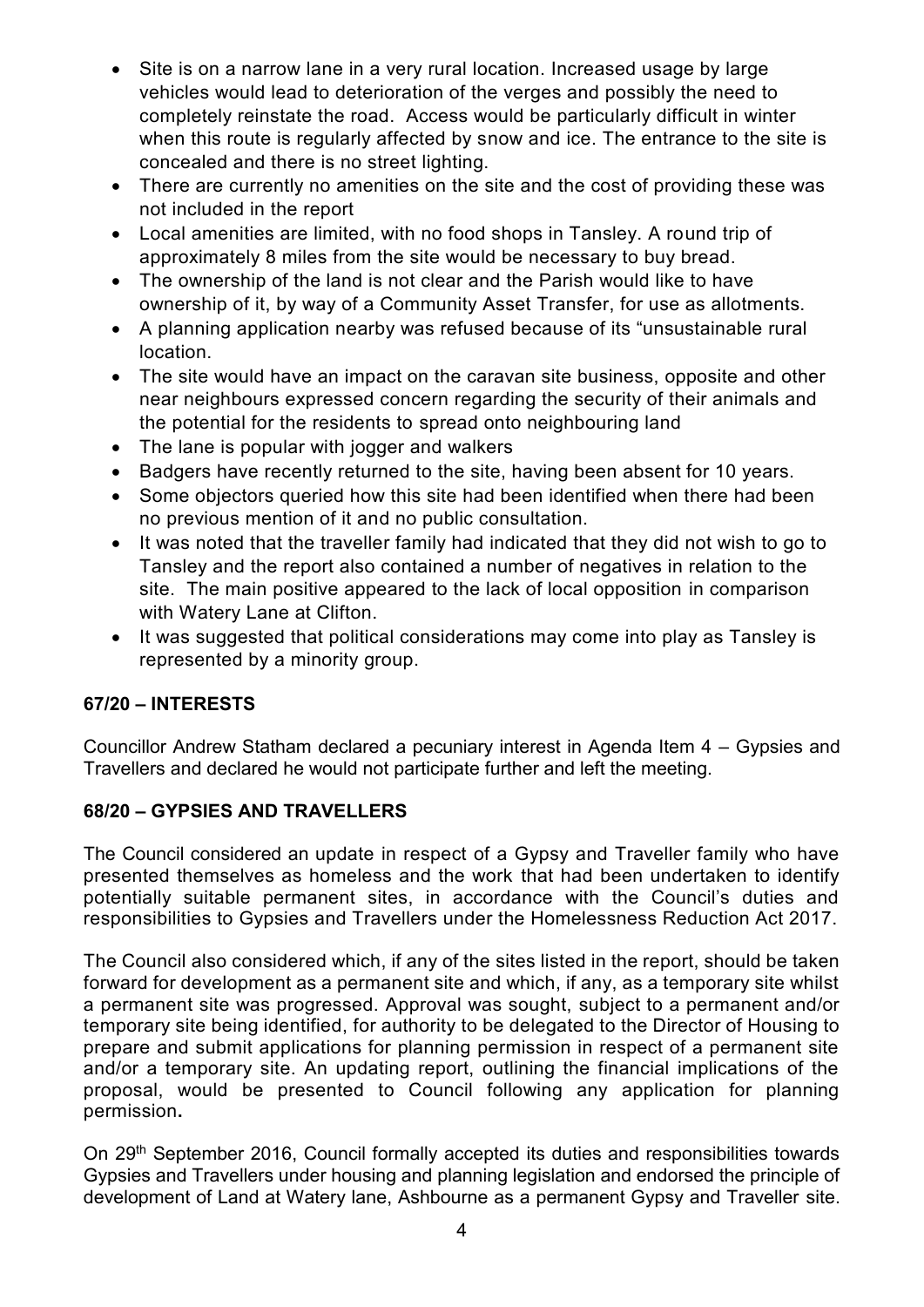In particular the Council recognised its duties under Homelessness Reduction Act 2017, towards a specific Traveller family, who had been resident within the district for many years but who did not have a site on which they could legally place their caravans.

Heads of terms for a 25 year lease of the Watery Lane site, which would provide the number of pitches required by the Local Plan, were in the final stages of development but, following a change in political control, the Watery Lane option was removed from discussion and all negotiations to secure its provision were terminated by Derbyshire County Council.

This decision directly affected the District Council's ability to provide a Gypsy and Traveller site at Watery Lane, Ashbourne despite the Council securing an allocation of land in the Adopted Derbyshire Dales Local Plan (Policy HC6). In the meantime, the District Council had failed to deliver against its requirement to provide 6 Gypsy and Traveller pitches by 2019 and had continued to experience unauthorised encampments in locations such as Bakewell, Matlock Bath, and Ashbourne.

At a meeting held on  $15<sup>th</sup>$  November 2018, the Community and Environment Committee resolved to initiate, as quickly as practicable, a search of land in private ownership and/or offered for sale on the open market with the intention of the District Council purchasing a suitable site subject to Council approval. That process has now been concluded.

The consultant's formal report was received in February 2019 and identified 7 sites that were on the market at the time of the research. Each of these sites were evaluated against the criteria contained in Policy HC6 of the adopted Derbyshire Dales Local Plan and all other practical considerations and were discounted for the reasons detailed in the report.

Further work had been commissioned from consultants to identify sites that were not on the market, but which might be suitable for development. A short list of sites was produced and the land owners were approached. Only one land owner was prepared to negotiate with the Council and therefore this site, Peak Fuels at Clifton, was presented for consideration.

Subsequently, a further site in the Council's ownership had become available for consideration. This is a parcel of land at Knabhall Lane, Tansley that had been subject to adverse possession. That is, although the Council believed that it owned the site, it was occupied by another party and subject to legal action to bring it back under the control of the Council. That action had now been concluded and the land was available for consideration. There were now 4 sites that might be considered to be suitable for development as a permanent Traveller site.

These are:

- Old Station Close car park, Rowsley:
- Land at Middleton Road, Wirksworth;
- Peak Fuels site, Watery Lane, Clifton;
- Land at Knabhall Lane, Tansley.

Where a duty to secure accommodation arises but an appropriate site is not immediately available, the Housing Authority may need to provide an alternative temporary solution until a suitable site, or some other suitable option, becomes available. The Council was asked to determine whether it was prepared to accommodate the Traveller family on a temporary tolerated site, pending the provision of a more permanent or suitable option.

The Chairman proposed that the report would be considered and voted on in two separate parts: Recommendations 1 and 2 would be tabled together first, in respect of acknowledging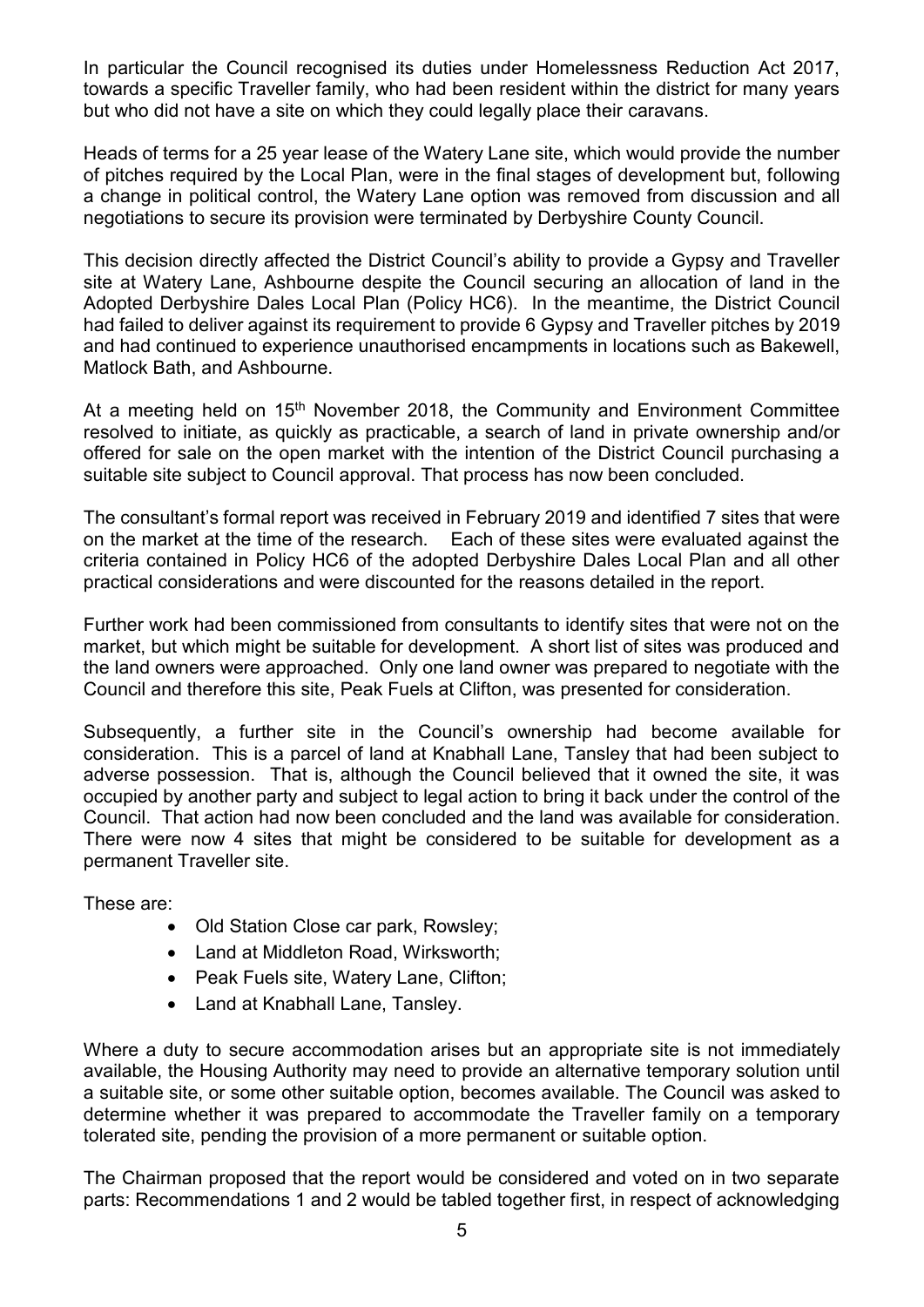the Council's duties and responsibilities and to note the research undertaken to find a suitable site; thereafter Recommendations 3 to 6 would be considered in determining a temporary and permanent site and the preparations required for this.

It was moved by Councillor Richard FitzHerbert seconded by Councillor Andrew Shirley that

- **RESOLVED** 1. That Council acknowledges and accepts its duties and responsibilities to Gypsies and Travellers under the Homelessness Reduction Act 2017.
	- 2. That Council notes the results of the extensive search for a suitable permanent site.

**Voting:**

| For                | 29 |
|--------------------|----|
| Against            | 0  |
| <b>Abstentions</b> | 5  |

The Chairman declared the motion CARRIED.

Councillor Claire Raw joined the meeting at 7:50pm.

In light of the officers' recommendation to choose a permanent site from the options listed in the report, it was moved by Councillor Garry Purdy seconded by Councillor Susan Hobson

> 3. That Council determines, that of the sites listed, the site at Knabhall Lane, Tansley should be taken forward for development as a permanent Traveller site.

### **69/20 – MOTION TO CONTINUE**

It was moved by Councillor Richard FitzHerbert, seconded by Councillor Andrew Shirley and

**RESOLVED** (unanimously) That in accordance with Rule of Procedure 13, the meeting continue beyond 2½ hours to enable the business on the agenda to be concluded.

### **There followed a 10 minute adjournment at 8:13pm.**

Councillor Lewis Rose left the meeting at 9:00pm

An amendment was moved by Councillor David Hughes seconded by Councillor Clare Gamble and was put to the vote as follows

> 3. That Council determines, that of the sites listed, the site at Knabhall Lane, Tansley should be taken forward for development as a permanent Traveller site; subject to the establishment of a Member Working Group to evaluate this and all other sites that may be available in the District, and through which Members would receive all relevant information in respect of costs and site viability, as well as representations and evidence from representatives of the Gypsy and Traveller community and local residents following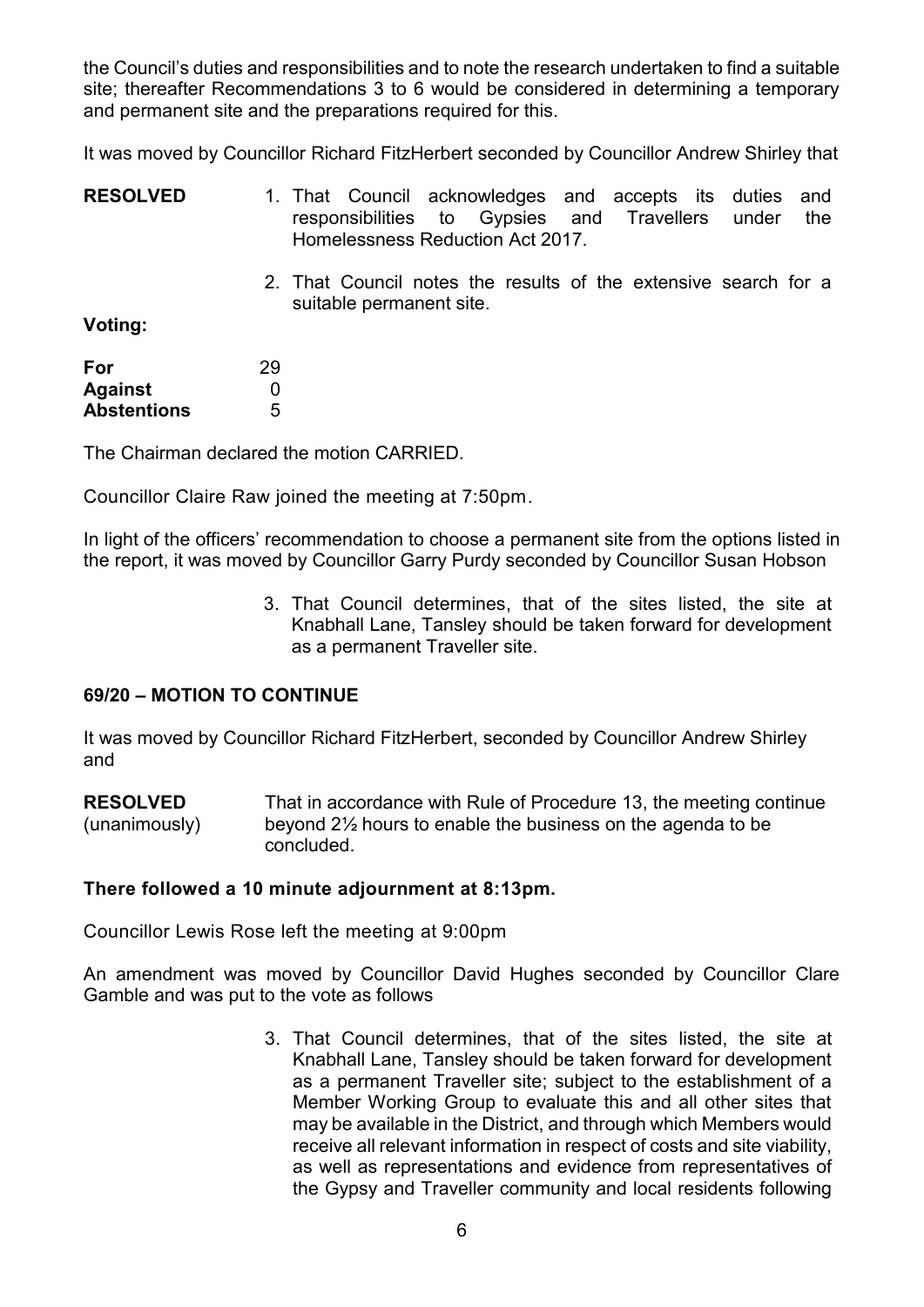public consultation, with a report to be submitted back to Council with recommendations in January 2021.

**Voting:**

| For                | 15 |
|--------------------|----|
| <b>Against</b>     | 19 |
| <b>Abstentions</b> | O  |

The Chairman declared the amendment LOST.

The substantive motion was then put to the vote, as follows:

**RESOLVED** 3. That Council determines that, of the sites listed, the site at Knabhall Lane, Tansley should be taken forward for development as a permanent Traveller site.

**Voting:**

| For                | 19 |
|--------------------|----|
| <b>Against</b>     | 15 |
| <b>Abstentions</b> | O  |

The Chairman declared the motion CARRIED.

Councillor Graham Elliott left the meeting at 10:00pm

In light of the officers' recommendation to choose a temporary site from the options outlined in the report, it was moved by Councillor Garry Purdy seconded by Councillor Susan Hobson and

> 4. That Council determines that, of the sites listed, the site at Knabhall Lane, Tansley should be taken forward as a temporary Traveller site, whilst the permanent site is progressed.

An amendment was moved by Councillor Peter O'Brien seconded by Councillor David Hughes and was put to the vote, as follows

> 4. That Council determines, that of the sites listed, the site at Knabhall Lane, Tansley should be taken forward as a temporary Traveller site, whilst the permanent site is progressed**,** subject to any necessary planning permission submitted being determined first.

**Voting:**

| For                | 14 |
|--------------------|----|
| <b>Against</b>     | 20 |
| <b>Abstentions</b> | O  |

The Chairman declared the amendment LOST.

The substantive motion was then put to the vote, as follows:

**RESOLVED** 4. That Council determines, that of the sites listed, the site at Knabhall Lane, Tansley should be taken forward as a temporary Traveller site, whilst the permanent site is progressed.